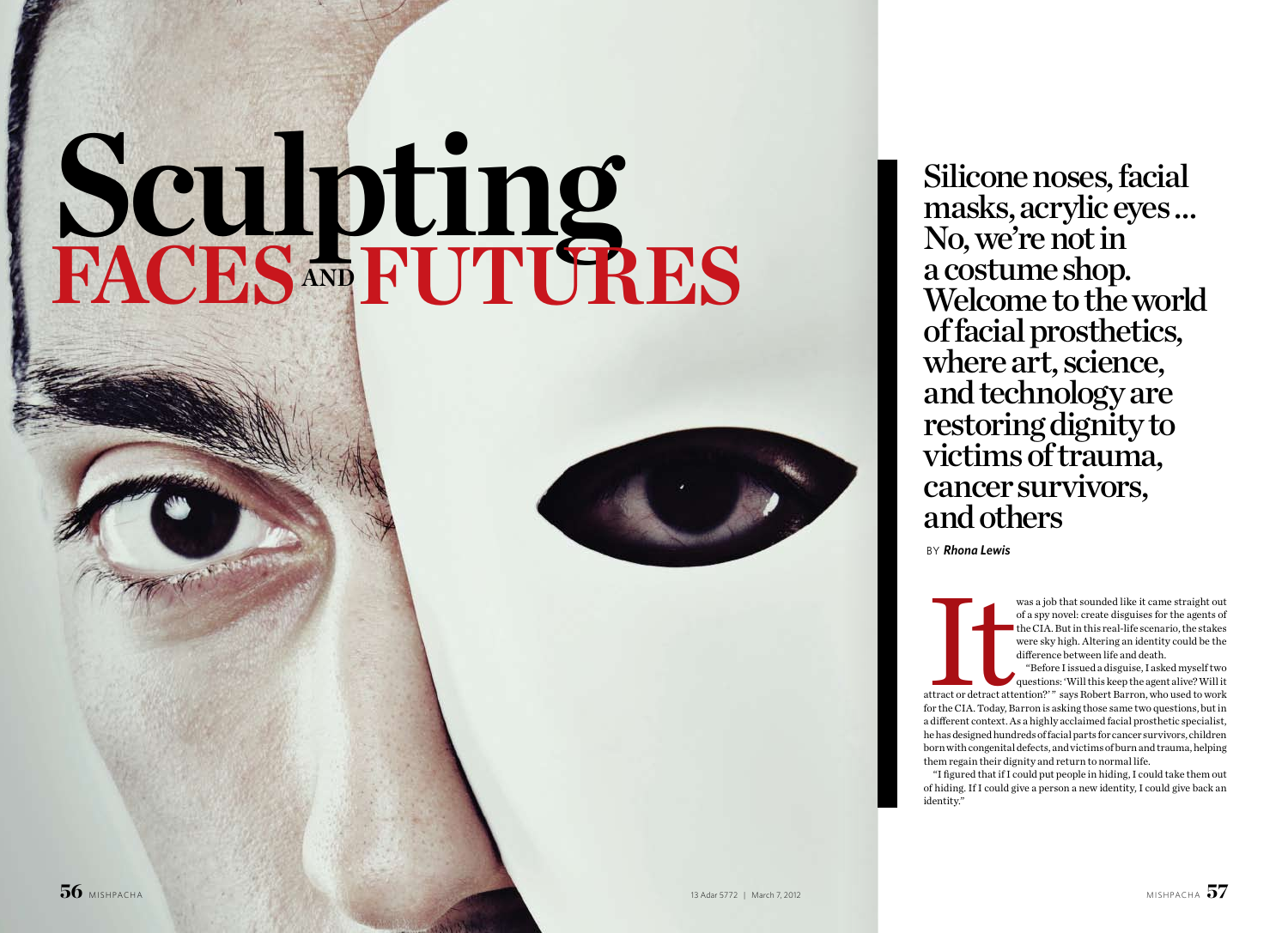## **Sculpting Faces and Futures**

**Cloak and Dagger** From his office in Ashburn, Virginia, Barron comments, "I can make silicone look like skin." If this sounds like the boast of an artist, it is perhaps because art was where his journey to becoming a professional facial prosthetist (known as a maxillofacial prosthetist in the UK and an anaplastologist in the US) began. When he was young, Barron once spent weeks perfecting a painting of the Grand Canyon. It was so realistic that on the opening day of the state fair he found it hanging in the photo gallery. He won a blue ribbon.

While studying commercial art in college, Barron set his heart on working for Hallmark. But instead of just cheering up people with his greeting cards, he was destined to save lives. He found work first at the Pentagon and then at the CIA where, as a senior forger, he reproduced vital documents. Then, in an effort to maximize his artistic talent, he approached the director and moved into the disguise department. Using traditional materials such as beards, mustaches, wigs, and clothing, he helped keep agents safe in the shadowy world of espionage.

When the need for more sophisticated disguises arose, Barron attended a conference of the Association of Biomedical Sculptors. There he was introduced to a different world, the world of those who were the survivors of disease and trauma, and he knew that his second career would involve helping these people. But in the meantime he perfected the art of disguise, successfully sending case officers into dangerous terrain with their new look.

Ten years later, Barron retired from the CIA and embarked on a new career as a designer of prosthetic facial devices (eyes, ears, and noses) and digits. What made him choose this field over the film industry in Hollywood, where an expert in disguise can make a fortune?

"The film industry doesn't need my standards. If you're not helping someone, what is life?" Reflecting on the influence of his childhood, he adds, with the slightest touch of nostalgia, "I was brought up going to church and Sunday school. I owe quite a bit of



Wood, who had enlisted as a private in the Royal Army Medical Corps, set up a mask-making unit in the Third London General Hospital. His aim was to construct lightweight copper masks for irreparably facially disfigured soldiers. "My work begins where the work of the surgeon is completed," Wood commented.

Toward the end of 1917, Anna Ladd, an American sculptor whose husband had been appointed to a position in the Red Cross, opened the Studio for Portrait Masks in Paris with a similar goal. Both Wood and Ladd invested enormous amounts of energy in producing thin masks of galvanized copper. A single mask took about a month to complete. Once the patient had healed from the injury and the restorative operations, a plaster cast was taken. This formed the basis of a clay or plasticine mold that was used to cast the copper mask. The masks were 1/30th of an inch thick and, depending on whether they covered the entire face or just the upper or lower half, they weighed between four and nine ounces. They were held on by glasses.

"The film industry doesn't need my standards. If you're not helping someone, what is life?"





The hardest job was painting the mask to match the skin hue of the wearer. At first, Ladd used oil paint, but because this chipped easily, she changed to hard enamel that was washable and looked more like skin. Eyebrows, eyelashes, and mustaches were usually made from real hair. By the end of 1919, Ladd had produced 185 masks; Wood probably produced more since his studio was open for longer and he worked faster. While these numbers are admirable, they pale when we consider that the war produced an estimated 20,000 facial casualties. By 1920, both studios had closed. Even though the masks lasted for only a few years before they began to look battered, it's hardly surprising that the former soldiers continued to wear them. After all, a mask allowed

the wearer to reenter society with a small measure of dignity. Tragically, most of these maimed soldiers quietly passed away.

### **The Art of Facial Restoration**

Noted sculptress Kathleen Scott (widow of famed Antarctic explorer Captain Robert Falcon Scott) volunteered to help pioneer plastic surgeon Sir Harold Gillies in the 1950s, and was known to have declared, "Men without noses are very beautiful, like antique marbles." Not surprisingly, people who have actually lost part of their faces do not share this view. Becoming a recluse is often preferable to facing society with part of one's face missing, and some people even consider suicide.

Robert Barron relates that his first case involved an attempted suicide in which a man blew off half of his face with a shotgun. "I had to go to the nursing home and take an impression. Using this

# **Creating a Silicone Facial Prosthesis**

According to Sharon Haggerty, it takes four to five visits to create a facial prosthesis. The process is as follows:

- 
- 
- 
- 

• First an impression of the affected area is taken using a soft dental material. • This image is reversed in wax or clay and the prototype is checked for fitting. • Prosthetic silicone material is matched to the patient's skin tone.

• The sculpture is then molded and cast in silicone.

• The prosthesis is hand-painted to blend with the surrounding anatomy.

All prostheses wear out with regular use and exposure to skin oils, UV light, environmental contaminants, adhesives, and removers. On average, silicone prostheses last about two years, but repairs and touch-ups can extend their life a bit. A replacement prosthesis can be created from the patient's master mold. This mold can withstand multiple castings and last for up to ten years. Children may outgrow their prosthesis, so a new impression, sculpture, and mold will need to be made to obtain a prosthesis that fits properly and achieves proper symmetry.

The cost of a prosthesis is subject to many variables, including number and type of body parts, method of retention, state, country of practice, etc. Typically 20 to 40 hours of clinical and laboratory work may go into the creation of a custom

prosthetic restoration.

what I am to my grandparents and parents. I believe that G-d gave me a gift and that I am using it the way He wants me to use it. I thought I had found my purpose in the CIA, but there is no better feeling than knowing you can make a difference in a person's life."

**ADisastrous War** While Barron and other facial prosthetists usually help civilians, the field actually had its beginnings during wartime. World War I, with its guns and shrapnel of artillery warfare, had proved disastrous to those who survived. Thousands of soldiers withstood the trenches but were left with shattered faces, missing eyes, noses, and ears. While skin grafting and plastic surgery were already options, these could not replace missing facial parts.

In March 1916, during the height of the war, a sculptor named Francis



**This prosthetic right ear (above) was molded from an impression of the healthy left ear, for a perfect, seamless fit. (Bottom) A silicone eye can't replace sight, but the look is real**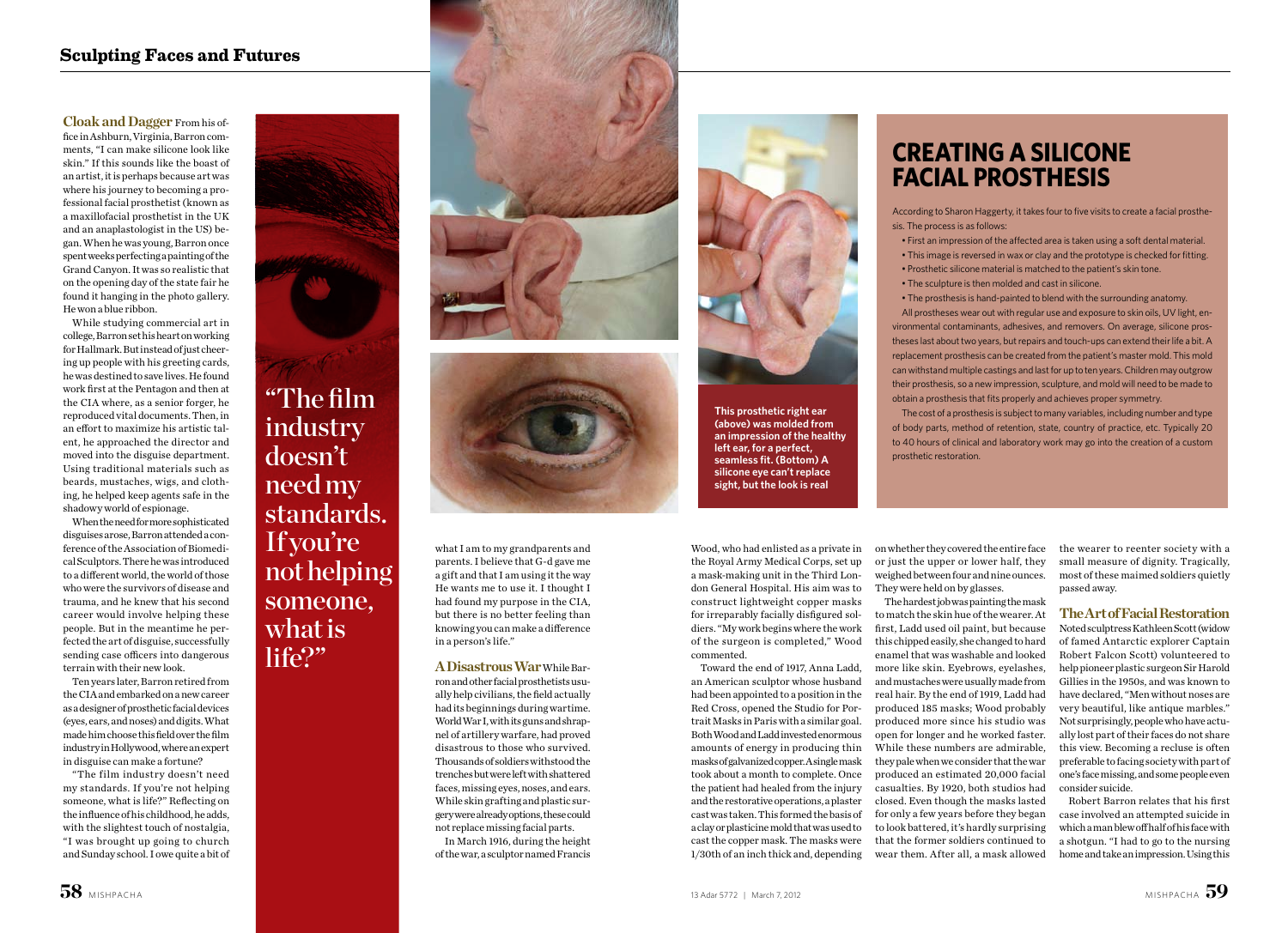I was studying medical illustration at the University of Illinois–Chicago, I heard about an elective course in facial prosthetics. When I saw the results in people's lives, and I realized that I could do something for someone, it clicked and I realized, 'This is who I am.'"

Perhaps one of the most gratifying aspects of the job is helping children who look different feel like the rest of the kids in their class. For instance, microtia is a common birth anomaly that can make a child's life miserable. A child with the condition is born with a malformed or undersized ear, and will sometimes be mercilessly teased by classmates, which can lead to a lowering of self-esteem and grades.

Although restorative surgery is an option, Barron comments that the results often don't meet the patient's expectations. "There simply isn't enough bulk tissue to get the reconstructive ear to stand away from the head. The color of the tissue is a problem, as is scarring. The ears must match, and that's impossible to achieve through surgery."

Shlomo is a child from Brooklyn who was born with one ear smaller than the other. His mother, Ruchie, found Barron through an online support group. Although the family's health insurance didn't cover the cost of a prosthetic ear, when Shlomo was five and a half years old, Ruchie and her husband decided to go ahead.

"Shlomo was rarely teased," says Ruchie, "but as he got older, he became aware that having one ear smaller than the other looks odd to other people. The new ear gives him loads more confidence. The prosthesis is a stunning work of art and truly looks like his other ear. Shlomo's principal asked my husband how Shlomo suddenly grew an ear over the summer."

ROUND-TRIP **NEW YORK**:

When asked about society's focus on the external over the internal, Ruchie mentions a painful point: "In the *frum* world, where medical history is so important, there is much more of a stigma and more need to correct any differences."

"The prosthesis becomes a security blanket and allows the children to join their peers," says Barron. Janie from California, who somehow snipped the back of her prosthetic ear, refused to allow her mother to mail her ear to Virginia for the simple repair. Instead, the family drove to Barron's office. "Their classmates are fascinated, and instead of feeling rejected, the child thinks, 'Hey, I'm cool.'"

A prosthetic ear is most easily attached using medical adhesive. The glue dries within 15 seconds. Says Ruchie, "You get used to it very quickly; it's just

Becoming a recluse is often preferable to facing society with part of one's face missing, and some people even consider suicide



At this point, all redness and swelling should have subsided, permitting a flush fit and correct color match.

"The method of attachment depends on the patient's level of activity," explains Sharon Haggerty, a successful facial prosthetist and public relations chairperson of the IAA, International Anaplastology Association. "An elderly or visually or mentally impaired person may opt for a prosthesis that is attached to a pair of glasses, or retained with a medical adhesive."

An active person, on the other hand, usually chooses titanium implants, which offer more security. The implants, developed by Swedish surgeon Per-Ingvar Brånemark, are inserted by the surgeon. Amazingly, the surrounding bone fuses with the implant surface.

•MIAMI •CHICAGO •TORONTO •MONTREAL **\$250**

INCLUDES ALL TAXES & FEES!

st design 732.644.8689

 $\bullet$  $\bullet$  $\bullet$  $\bullet$  $\bullet$ 



**INTRODUCING** AN EXCLUSIVE NEW **TRAVEL SERVICE** PROVIDING AMAZING **FLAT RATE FARES** FOR DOMESTIC FLIGHTS

**212.470.5029 flypoint2point@gmail.com**

PO

•DETROIT •CLEVELAND **\$199**

INCLUDES ALL TAXES & FEES!

After a four-month healing period, a second surgery is performed: the surgeon punches through the healed skin and screws a connection point into the implant. This visible connection point protrudes through the skin.

Depending on the type of prosthesis, the patient may have two or three implants to which the prosthesis is attached by clips, snaps, or magnets. But the seamless joint isn't easy to achieve.

"It takes a lot of trial, error, experience, and scientific knowledge," says Barron.

### **A Security Blanket for Kids**

As with Barron, it was the combination of art and technology, in addition to an interest in sculpture, that drew Sharon Haggerty to the field. "While

nose, his top lip, the roof of his mouth, his forehead, and part of his brain. Fritts lived as a recluse for six years, until a team of surgeons and Barron sculpted his new face. Finally, he could eat again and rejoin society.

For strong-willed people such as Fritts, a convincing prosthesis not only gives the strength to go on, it also protects the exposed tissues. "A prosthetic nose for cancer or burn survivors keeps the mucus cavities moist and free of irritation, as well as restoring speech patterns," explains Barron. It also allows the patient to do something we all take for granted — wear glasses. Three to six months after undergoing surgery, radiation, and chemotherapy, the facial prosthetist will work together with the surgeon to design the right prosthesis.



**Robert Barron paints this artificial ear to match skin tone. "It gives the strength to go on"**

impression and old photos, I sculpted a face. Thanks to this mask, which covered half of his face and was held on by straps, the man was able to walk around the nursing home."

He adds that upon receiving their prostheses, people feel whole again and are able to return to society. Donnie Fritts, from Calhoun, Georgia, was diagnosed in 1995 with ameloblastic carcinoma, a rare form of cancer, and given the choice to die with his face or live without it. He chose life. The operation that removed the four tumors in the center of his face also removed his